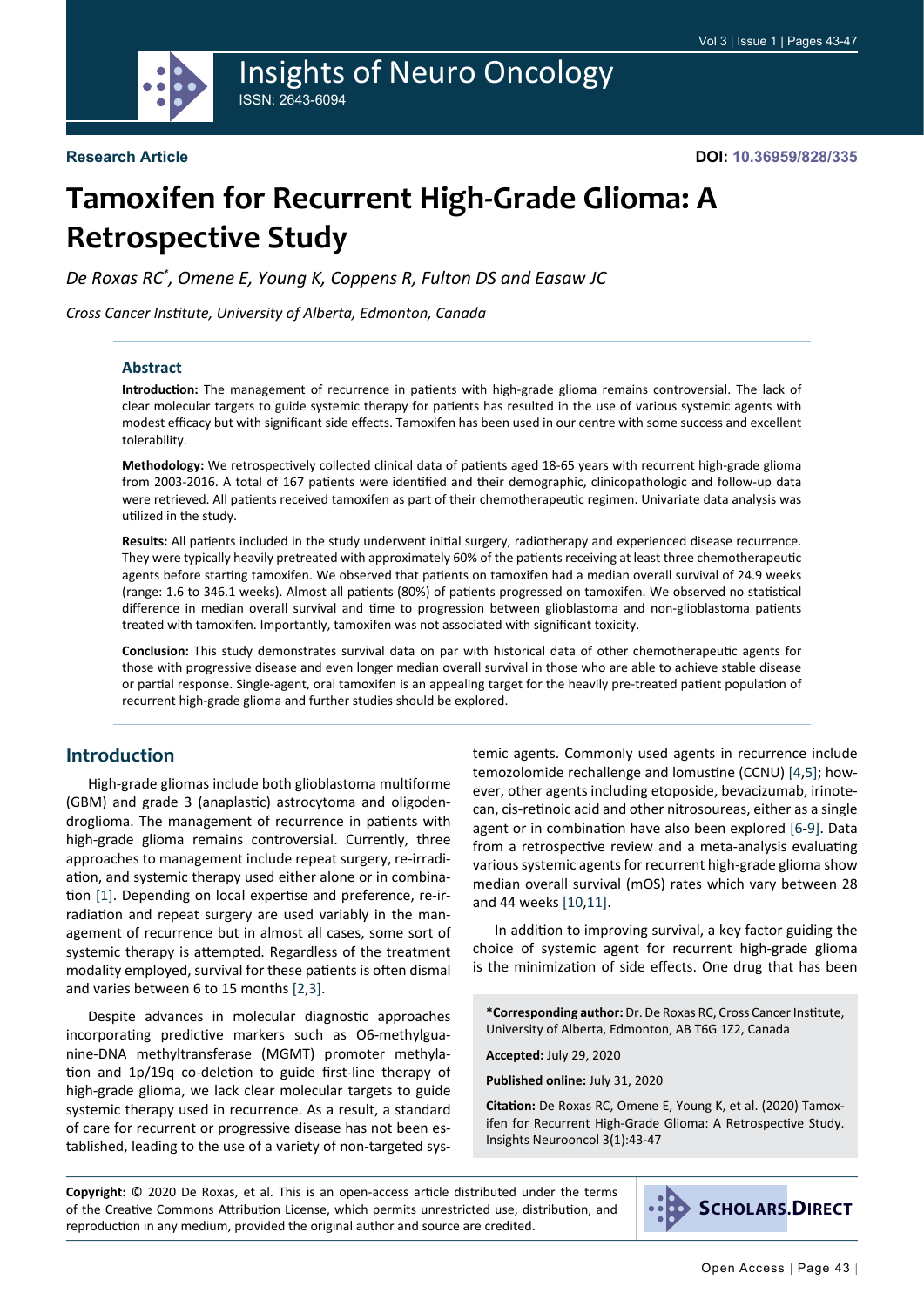used with some success and excellent tolerability has been tamoxifen. Tamoxifen is an oral non-steroidal anti-estrogen compound whose effectiveness in treating hormone receptor positive breast cancer is well established. In general, tamoxifen has only few and relatively mild acute side effects such as hot flashes, gastrointestinal disturbances, vaginal discharge, and menstrual irregularities in premenopausal women. More serious adverse effects such as blood clots and secondary hematologic malignancy are rare [[12](#page-3-9)]. Tamoxifen's anti-neoplastic effect in high-grade gliomass have been shown to be pleiotropic, acting at sites and in pathways distinct from the estrogen receptor, including the inhibition of the protein kinase C and inhibition of the glutamine transporters in several *in vitro* studies [\[13](#page-3-10)-[15\]](#page-3-11).

Two single arm phase II trials assessed the benefit of single agent tamoxifen in high-grade glioma patients [[15](#page-3-11),[16\]](#page-3-12). In one study, 20 patients with GBM and 12 patients with anaplastic astrocytoma experienced recurrence after treatment with radiation therapy and were given daily high-dose oral tamoxifen at a dose of 200 mg/day for males and 160 mg/ day for females. The mOS for the GBM patients was 31 weeks from the time of recurrence while mOS for the anaplastic astrocytoma patients was 69 weeks [[15\]](#page-3-11). A second study using single agent oral tamoxifen evaluated 24 patients with recurrentce of anaplastic astrocytoma after surgery and radiation therapy. A dose of 80 mg/ $m<sup>2</sup>$  of tamoxifen was given orally either once daily or twice daily as salvage therapy and mOS was 52 weeks from the time of recurrence [\[16](#page-3-12)]. In both studies, toxicity due to tamoxifen was minimal.

Based on these reports, tamoxifen has been used for late stage recurrence in patients with high-grade glioma in our centre. In this retrospective study, we report the impact of tamoxifen on progression and survival.

## **Methodology**

We retrospectively collected clinical data of patients treated at Cross Cancer Institute in Edmonton, Alberta, Canada which is tertiary treatment center for all patients diagnosed with glioma in northern Alberta (population 2.5 million). Patients aged 18 years and older with recurrent high-grade glioma after first-line treatment from January 2003 to December 2016 were included. One hundred sixty seven patients were identified and their demographic, clinicopathologic and follow-up data were retrieved. Two patients with insufficient data and inadequate follow-up were excluded. This study was approved by the local institutional ethics board.

All patients received tamoxifen as part of their chemother-

apeutic regimen at a dose of 100 mg twice daily. Response to treatment was defined using the response assessment in neuro-oncology (RANO) criteria. Progressive disease was defined as > 25% increase in the radiographic size of the lesion while partial response was defined as > 50% decrease in the radiographic size of the lesion. Stable diseases were those that cannot be classified as either progressive disease or partial response. Time to progression (TTP) was defined as the time from the first tamoxifen administration to the progression of the disease. The median overall survival (mOS) was defined as the time from first tamoxifen administration to the time of death. The results were tabulated using STATA 13. Univariate analysis using t-test for unequal variance was utilized to determine the significant difference between histologic groups.

## **Results**

A total of 167 patients (96 males) aged 35 to 63 years (median age of 48.9 years) with high-grade glioma including transformed low-grade glioma (n = 52), recurrent anaplastic glioma ( $n = 34$ ) and recurrent glioblastoma multiforme ( $n =$ 81) were treated with tamoxifen. All patients underwent ini-

<span id="page-1-0"></span>

| Table 1: Patient characteristics of enrolled patients. |                               |  |  |
|--------------------------------------------------------|-------------------------------|--|--|
|                                                        | Median (n = $167$ )           |  |  |
| ge                                                     | 48.9 (range: 35-63)<br>years) |  |  |
| ⊇X                                                     | Male = $96$                   |  |  |

|                                          | Median ( $n = 167$ )                  |
|------------------------------------------|---------------------------------------|
| Age                                      | 48.9 (range: 35-63<br>years)          |
| Sex                                      | Male = $96$                           |
| Histology                                |                                       |
| Anaplastic Glioma                        | 34                                    |
| Anaplastic Astrocytoma                   | 23                                    |
| Anaplastic Oligodendroglioma             | 8                                     |
| Anaplastic Oligoastrocytoma              | 3                                     |
| Glioblastoma multiforme                  | 81                                    |
| Low-grade glioma, transformed            | 52                                    |
| Adjuvant chemotherapy                    |                                       |
| Temozolomide                             | 90                                    |
| Procarbazine-Lomustine-Vincristine (PCV) | 6                                     |
| Lomustine (CCNU)                         | $\overline{2}$                        |
| <b>Repeat Surgical resection</b>         |                                       |
| Gross total re-resection                 | 12                                    |
| Subtotal re-resection                    | 39                                    |
| TTP                                      | 10.8 weeks                            |
| Incidence of thrombosis on tamoxifen     | 7 (3 treated with<br>anticoagulation) |

<span id="page-1-1"></span>**Table 2:** Median time to progression after tamoxifen chemotherapy between GBM vs. non-GBM patients.

| Response            | Median time to progression in weeks (%) |         |              |         |  |
|---------------------|-----------------------------------------|---------|--------------|---------|--|
|                     | Non-GBM $n = 86$                        | p-value | $GBM n = 81$ | p-value |  |
| Progressive disease | 9.7(79.8)                               |         | 8.5(83.1)    |         |  |
| Stable disease      | 34.4 (17.7)                             | < 0.001 | 23.6(14.3)   | 0.002   |  |
| Partial response    | 147.7(2.5)                              | < 0.001 | 49.8 (2.6)   | < 0.001 |  |

The p-value compares those with progressive disease versus those with stable disease and progressive disease versus those with partial response.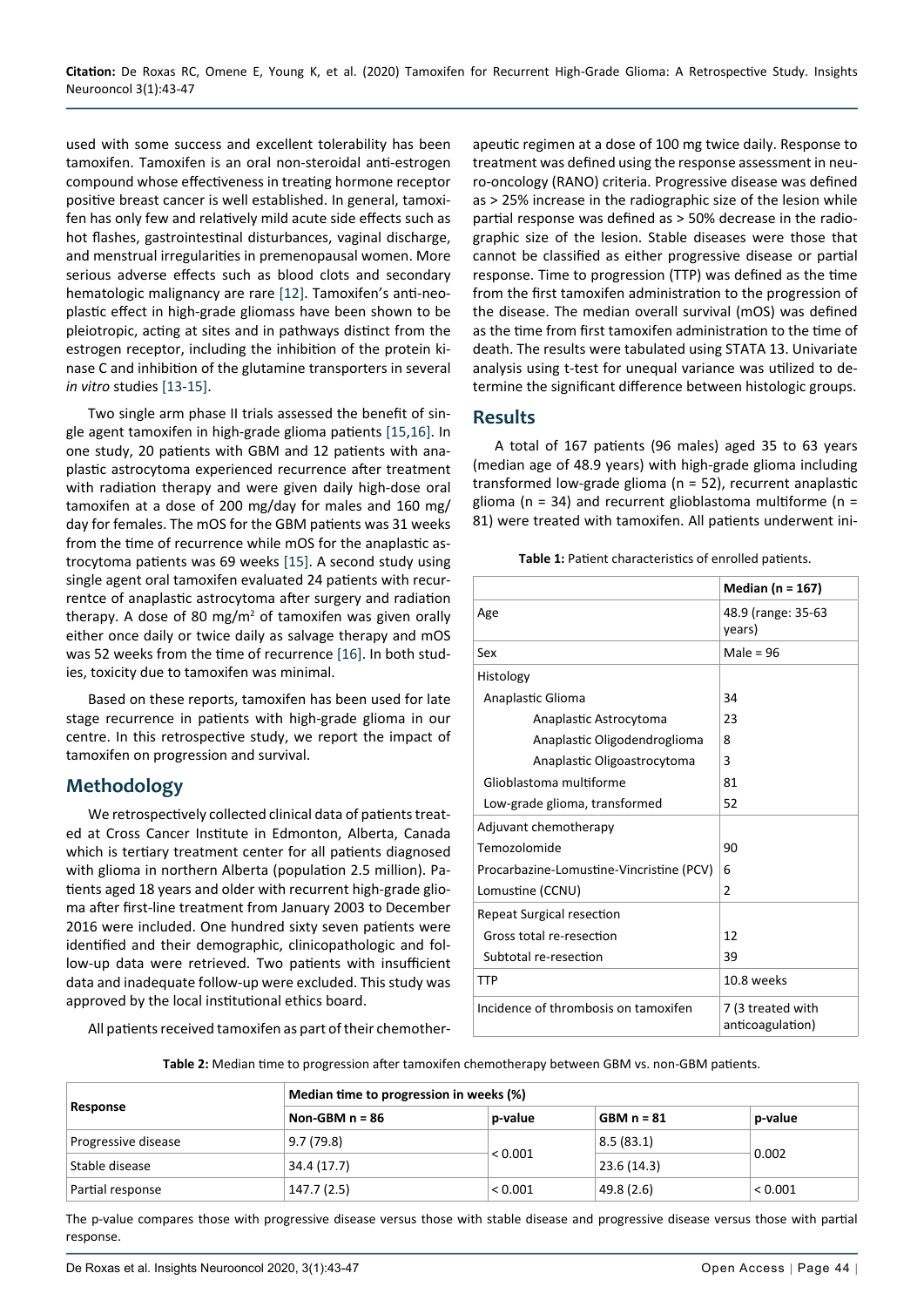tial surgery and radiotherapy. Ninety patients received adjuvant chemotherapy with temozolomide following radiation ± temozolomide. Repeat surgical resection was performed in 51 of the patients. The median follow-up time is 118 weeks ([Table 1](#page-1-0)).

Overall, patients were heavily pretreated with approximately 60% of the patients receiving at least three chemotherapeutic agents before starting tamoxifen. Specifically, patients with transformed low-grade glioma and anaplastic glioma received a median of three agents while GBM patients received two agents prior to initiating tamoxifen. In all cases, patients required an Eastern Cooperative Oncology Group (ECOG) score of 0-2 as per institutional policy to receive systemic therapy.

We observed that approximately 80% of patients in this heavily pretreated patient population progressed on tamoxifen. A total of 88 patients had repeat surgical resection and 65 (73.82%) of these patients progressed. Utilizing a univariate data analysis, a significant difference in the TTP was seen among those with progressive disease compared to those with at least a stable disease [\(Table 2](#page-1-1)).

We also observed that patients on tamoxifen had an overall mOS of 24.9 weeks (range: 1.6 to 346.1 weeks). For those patients who progressed shortly after starting tamoxifen, mOS was similar for GBM (20.5 weeks) and non-GBM (22.7 weeks) patients. However, for patients experiencing stable disease on tamoxifen, the mOS for both GBM (43.3 weeks) and non-GBM (83.2 weeks) patients were improved. For those patients with partial response on tamoxifen, GBM patients were observed having a mOS of 169.4 weeks versus 328.1 weeks for non-GBM patients although numbers were quite small [\(Table 3](#page-2-0)).

We were only able to determine MGMT promoter methylation status in 30 patients (23 methylated; 7 unmethylated) as many of these patients were treated before MGMT assessment became standard. Patients who were unmethylated were found to have shorter TTP (4.6-9.7 weeks) and mOS (12.3-47.3 weeks) irrespective of pathology. We observed 15 patients with IDH mutation out of a total of 23 patients who were tested. Patients with either IDH1/IDH2 mutation were found to have a relatively longer median TTP of 21.8 weeks and mOS of 175.4 weeks. However, the number of patients with MGMT and IDH status were too small to understand its impact on the response to treatment.

Toxicity was evaluated and with the exception of infre-

quent venous thromboembolism, patients universally tolerated tamoxifien with no side effects that could not also be attributed to disease progression.

#### **Discussion**

The management of recurrent high grade glioma remains controversial with no standardized approach validated by large clinical trials. The focus for treatment in these patients is maximization of survival while minimizing toxicity. Current data suggests that median survival after recurrence using a variety of treatment options including re-operation, re-irradiation and systemic therapy varies between 28 to 44 weeks [[10\]](#page-3-7).

We retrospectively reviewed 167 heavily pretreated recurrent high-grade glioma patients who were treated with oral tamoxifen as salvage therapy. In this study, we observed that 80% of GBM and non-GBM patients treated with tamoxifen experienced progression. However, in those patients who had stable disease or partial response, mOS in excess of 40 weeks was observed for GBM and more than 80 weeks for non-GBM patients. On average, these patients were heavily pretreated as tamoxifen was given as salvage therapy after the third or even fourth recurrence. Unfortunately, we were not able to identify any specific clinical characteristics that predicted which patients were more likely to experience stable disease or response.

Overall, our data compares well to the published data. To date, oral tamoxifen used as a single agent has been shown to have mOS greater than 50 weeks for anaplastic astrocytoma and 30 weeks for GBM [\[15](#page-3-11),[16](#page-3-12)]. Importantly, no significant toxicities were reported. The key difference between our results and those reported in the literature are that tamoxifen was used in first recurrence on average in these studies whereas patients had multiple treatments before initiating tamoxifen in our study.

The benefit of oral tamoxifen for recurrence is less clear when used in combination with other agents. Three studies combined oral tamoxifen with either temozolomide, procarbazine or carboplatin [\[17](#page-3-13)-[19](#page-3-14)]. The mOS was seen to vary between 52 to 67 weeks for recurrent anaplastic glioma and between 23 to 27 weeks for recurrent GBM. No significant toxicities were reported. However, data from three other studies using tamoxifen in combination with concurrent continuous temozolomide, subcutaneous interferon alpha or bortezomib were limited by toxicity and discontinued [\[20](#page-3-15)[-22](#page-4-0)]. Two of these discontinued studies employed dosing of up to 100 mg

<span id="page-2-0"></span>**Table 3:** Median Survival according to the response to tamoxifen chemotherapy.

| Response            | Median survival in weeks |         |              |         |  |
|---------------------|--------------------------|---------|--------------|---------|--|
|                     | Non-GBM $n = 86$         | p-value | $GBM n = 81$ | p-value |  |
| Progressive disease | 20.5                     | 0.104   | 22.7         | < 0.001 |  |
| Stable disease      | 83.2                     |         | 43.3         |         |  |
| Partial response    | 328.1                    | 0.002   | 169.4        | < 0.001 |  |

The p-value compares those with progressive disease versus those with stable disease and progressive disease versus those with partial response.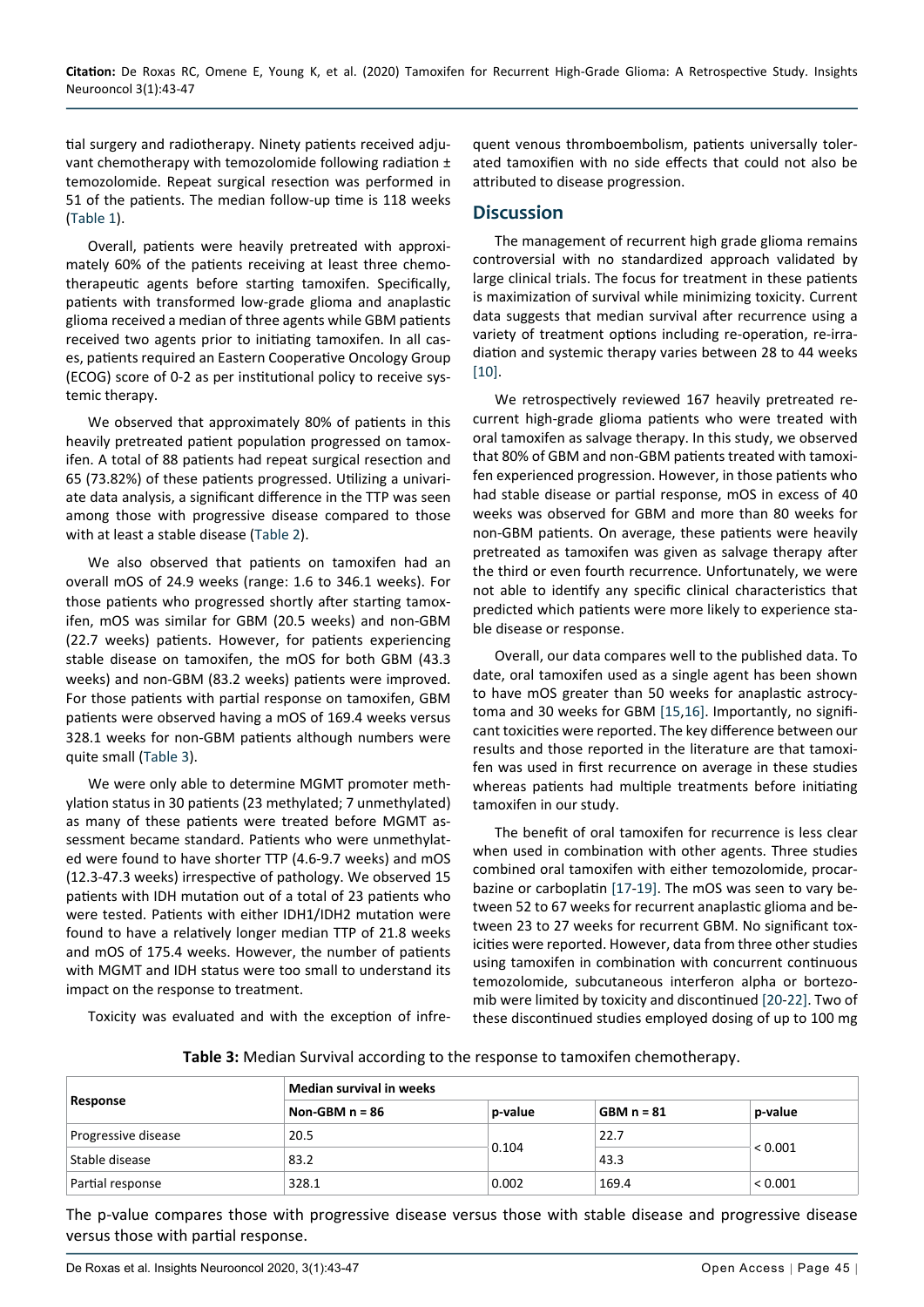twice daily in combination with continuous temozolomide or and up to 240 mg daily with subcutaneous interferon alpha. The main toxicities were transaminitis, pancytopenia, herpes zoster, deep vein thrombosis and fatigue, intolerable dizziness and unsteady gait. The third study evaluating tamoxifen in combination with nf-kB acting agent borzetomib in 42 patients (12 anaplastic glioma and 30 GBM) had a mOS of 15-25 weeks but was stopped due to both futility and toxicity [[22\]](#page-4-0). On balance, studies using single-agent tamoxifen or tamoxifen combination therapy for recurrence demonstrated mOS on par or better than those seen historically with general systemic therapy; however, less toxicity was observed using single-agent tamoxifen making it preferable to combination therapy.

This study represents the largest single study assessment using tamoxifen for recurrence in high-grade glioma patients. However, this study is limited by its retrospective nature. In addition, we lack molecular marker data on all patients because this data was not readily available from patients enrolled prior to its use in standard care. Finally, given that this is a chart review, we lack toxicity data graded by Common Terminology Criteria for Adverse Events (CTCAE criteria). To address these weaknesses, we advocate for randomized studies comparing single agent tamoxifen to standard therapies.

Overall, our review helps to describe real world data on oral tamoxifen's use as a single-agent, systemic therapy for recurrence of high grade glioma. Although this is just a retrospective study and we cannot make any actual conclusions on improved survival, this study demonstrates seemingly long survival data for those who are able to achieve stable disease or partial response. Our data suggest that single-agent oral tamoxifen is an appealing target for future randomized trial in the heavily pre-treated patient population of recurrent high grade glioma. We are currently developing such a study at our centre and will be recruiting patients in the foreseeable future.

## **Compliance with Ethical Standards**

## **Funding**

No associated funding agency for the study.

## **Conflict of interest**

Nothing to disclose.

## **Ethical approval**

Ethics Committee Review approval was not required for this study but all procedures performed were in accordance with the ethical standards of the institutional research committee and with the 1964 Helsinki declaration and its later amendments or comparable ethical standards.

For this type of study, formal consent was not required.

## **References**

- <span id="page-3-0"></span>1. [Louis DN, Ohgaki H, Wiestler OD, et al. \(2016\) WHO classification](https://publications.iarc.fr/Book-And-Report-Series/Who-Classification-Of-Tumours/WHO-Classification-Of-Tumours-Of-The-Central-Nervous-System-2007)  [of tumours of the central nervous system. \(4](https://publications.iarc.fr/Book-And-Report-Series/Who-Classification-Of-Tumours/WHO-Classification-Of-Tumours-Of-The-Central-Nervous-System-2007)<sup>th</sup> edn), IARC, Lyon.
- <span id="page-3-1"></span>[Quant EC, Drappatz J, Wen PY \(2010\) Recurrent high-grade glio](https://pubmed.ncbi.nlm.nih.gov/20842591/)[ma. Curr Treat Options Neurol 12: 321-333.](https://pubmed.ncbi.nlm.nih.gov/20842591/)
- <span id="page-3-2"></span>3. [Koshy M, Villano JL, Dolecek TA, et al. \(2012\) Improved survival](https://www.ncbi.nlm.nih.gov/pmc/articles/PMC4077033/)  [time trends for glioblastoma using the SEER 17 population-based](https://www.ncbi.nlm.nih.gov/pmc/articles/PMC4077033/)  [registries. J Neurooncol 107: 207-212.](https://www.ncbi.nlm.nih.gov/pmc/articles/PMC4077033/)
- <span id="page-3-3"></span>4. [Perry JR, Bélanger K, Mason WP, et al. \(2010\) Phase II trial of](https://pubmed.ncbi.nlm.nih.gov/20308655/)  [continuous dose-intense temozolomide in recurrent malignant](https://pubmed.ncbi.nlm.nih.gov/20308655/)  [glioma: Rescue study. J Clin Oncol 28: 2051-2057.](https://pubmed.ncbi.nlm.nih.gov/20308655/)
- <span id="page-3-4"></span>5. [Taal W, Oosterkamp HM, Walenkamp, et al. \(2014\) Single-agent](https://pubmed.ncbi.nlm.nih.gov/25035291/)  [bevacizumab or lomustine versus a combination of bevacizumab](https://pubmed.ncbi.nlm.nih.gov/25035291/)  [plus lomustine in patients with recurrent glioblastoma \(BELOB](https://pubmed.ncbi.nlm.nih.gov/25035291/)  [trial\): A randomised controlled phase 2 trial. Lancet Oncol 15:](https://pubmed.ncbi.nlm.nih.gov/25035291/)  [943-953.](https://pubmed.ncbi.nlm.nih.gov/25035291/)
- <span id="page-3-5"></span>6. [Leonard A, Wolff JE \(2013\) Etoposide improves survival in high](https://pubmed.ncbi.nlm.nih.gov/23898097/)[grade glioma: A meta-analysis. Anticancer Res 33: 3307-3315.](https://pubmed.ncbi.nlm.nih.gov/23898097/)
- 7. [Friedman HS, Prados MD, Wen PY, et al. \(2009\) Bevacizumab](https://pubmed.ncbi.nlm.nih.gov/19720927/)  [alone and in combination with irinotecan in recurrent glioblasto](https://pubmed.ncbi.nlm.nih.gov/19720927/)[ma. J Clin Oncol 27: 4733-4740.](https://pubmed.ncbi.nlm.nih.gov/19720927/)
- 8. [Brada M, Stenning S, Gabe R, et al. \(2010\) Temozolomide versus](https://pubmed.ncbi.nlm.nih.gov/20855843/)  [procarbazine, lomustine, and vincristine in recurrent high-grade](https://pubmed.ncbi.nlm.nih.gov/20855843/)  [glioma. J Clin Oncol 28: 4601-4608.](https://pubmed.ncbi.nlm.nih.gov/20855843/)
- <span id="page-3-6"></span>9. [Jaeckle KA, Hess KR, Yung WK, et al. \(2003\) Phase II evaluation](https://pubmed.ncbi.nlm.nih.gov/12805331/)  [of temozolomide and 13-cis-retinoic acid for the treatment of](https://pubmed.ncbi.nlm.nih.gov/12805331/)  [recurrent and progressive malignant glioma: A North American](https://pubmed.ncbi.nlm.nih.gov/12805331/)  [brain tumor consortium study. J Clin Oncol 21: 2305-2311.](https://pubmed.ncbi.nlm.nih.gov/12805331/)
- <span id="page-3-7"></span>10. [Huncharek M, Muscat J \(1998\) Treatment of recurrent high](https://pubmed.ncbi.nlm.nih.gov/9615807/)  [grade astrocytoma; Results of a systematic review of 1,415 pa](https://pubmed.ncbi.nlm.nih.gov/9615807/)[tients. Anticancer Res 18: 1303-1311.](https://pubmed.ncbi.nlm.nih.gov/9615807/)
- <span id="page-3-8"></span>11. [Myra van Linde ME, Brahm CG, de Witt Hamer PC, et al. \(2017\)](https://pubmed.ncbi.nlm.nih.gov/28730289/)  [Treatment outcome of patients with recurrent glioblastoma](https://pubmed.ncbi.nlm.nih.gov/28730289/)  [multiforme: A retrospective multicenter analysis. J Neurooncol](https://pubmed.ncbi.nlm.nih.gov/28730289/)  [135: 183-192.](https://pubmed.ncbi.nlm.nih.gov/28730289/)
- <span id="page-3-9"></span>12. [Fisher B, Costantino J, Redmond C, et al. \(1989\) A randomized](https://pubmed.ncbi.nlm.nih.gov/2644532/)  [clinical trial evaluating tamoxifen in the treatment of patients](https://pubmed.ncbi.nlm.nih.gov/2644532/)  [with node-negative breast cancer who have estrogen-recep](https://pubmed.ncbi.nlm.nih.gov/2644532/)[tor-positive tumors. N Eng J Med 320: 479-484.](https://pubmed.ncbi.nlm.nih.gov/2644532/)
- <span id="page-3-10"></span>13. [O'Brian CA, Solomon DH, Liskamp RM, et al. \(1985\) Inhibition of](https://pubmed.ncbi.nlm.nih.gov/3157445/)  [protein kinase C by tamoxifen. Cancer Res 45: 2462-2465.](https://pubmed.ncbi.nlm.nih.gov/3157445/)
- 14. [Todorova VK, Kaufmann Y, Luo S, et al. \(2011\) Tamoxifen and ral](https://pubmed.ncbi.nlm.nih.gov/20383709/)[oxifene suppress the proliferation of estrogen receptor-negative](https://pubmed.ncbi.nlm.nih.gov/20383709/)  [cells through inhibition of glutamine uptake. Cancer Chemother](https://pubmed.ncbi.nlm.nih.gov/20383709/)  [Pharmacol 67: 285-291.](https://pubmed.ncbi.nlm.nih.gov/20383709/)
- <span id="page-3-11"></span>15. [Couldwell WT, Hinton DR, Surnock AA, et al. \(1996\) Treatment of](https://pubmed.ncbi.nlm.nih.gov/9816211/)  [recurrent malignant gliomas with chronic oral high-dose tamox](https://pubmed.ncbi.nlm.nih.gov/9816211/)[ifen. Clin Cancer Res 2: 619-622.](https://pubmed.ncbi.nlm.nih.gov/9816211/)
- <span id="page-3-12"></span>16. [Chamberlain MC, Kormanik PA \(1999\) Salvage chemotherapy](https://pubmed.ncbi.nlm.nih.gov/10369310/)  [with tamoxifen for recurrent anaplastic astrocytomas. Arch Neu](https://pubmed.ncbi.nlm.nih.gov/10369310/)[rol 56: 703-708.](https://pubmed.ncbi.nlm.nih.gov/10369310/)
- <span id="page-3-13"></span>17. [DI Cristofori A, Carrabba G, Lanfranchi G, et al. \(2013\) Continu](https://pubmed.ncbi.nlm.nih.gov/23898108/)[ous tamoxifen and dose-dense temozolomide in recurrent glio](https://pubmed.ncbi.nlm.nih.gov/23898108/)[blastoma. Anticancer Res 33: 3383-3389.](https://pubmed.ncbi.nlm.nih.gov/23898108/)
- 18. [Brandes AA, Ermani M, Turazzi S, et al. \(1999\) Procarbazine and](https://pubmed.ncbi.nlm.nih.gov/10080610/)  [high-dose tamoxifen as a second-line regimen in recurrent high](https://pubmed.ncbi.nlm.nih.gov/10080610/)[grade gliomas: A phase II study. J Clin Oncol 17: 645-650.](https://pubmed.ncbi.nlm.nih.gov/10080610/)
- <span id="page-3-14"></span>19. [Tang P, Roldan G, Brasher PM, et al. \(2006\) A phase II study of](https://pubmed.ncbi.nlm.nih.gov/16710748/)  [carboplatin and chronic high-dose tamoxifen in patients with re](https://pubmed.ncbi.nlm.nih.gov/16710748/)[current malignant glioma. J Neurooncol 78: 311-316.](https://pubmed.ncbi.nlm.nih.gov/16710748/)
- <span id="page-3-15"></span>20. [Chang SM, Barker FG 2nd, Huhn SL, et al. \(1998\) High dose oral](https://pubmed.ncbi.nlm.nih.gov/9524096/)  [tamoxifen and subcutaneous interferon alpha-2a for recurrent](https://pubmed.ncbi.nlm.nih.gov/9524096/)  [glioma. J Neurooncol 37: 169-176.](https://pubmed.ncbi.nlm.nih.gov/9524096/)